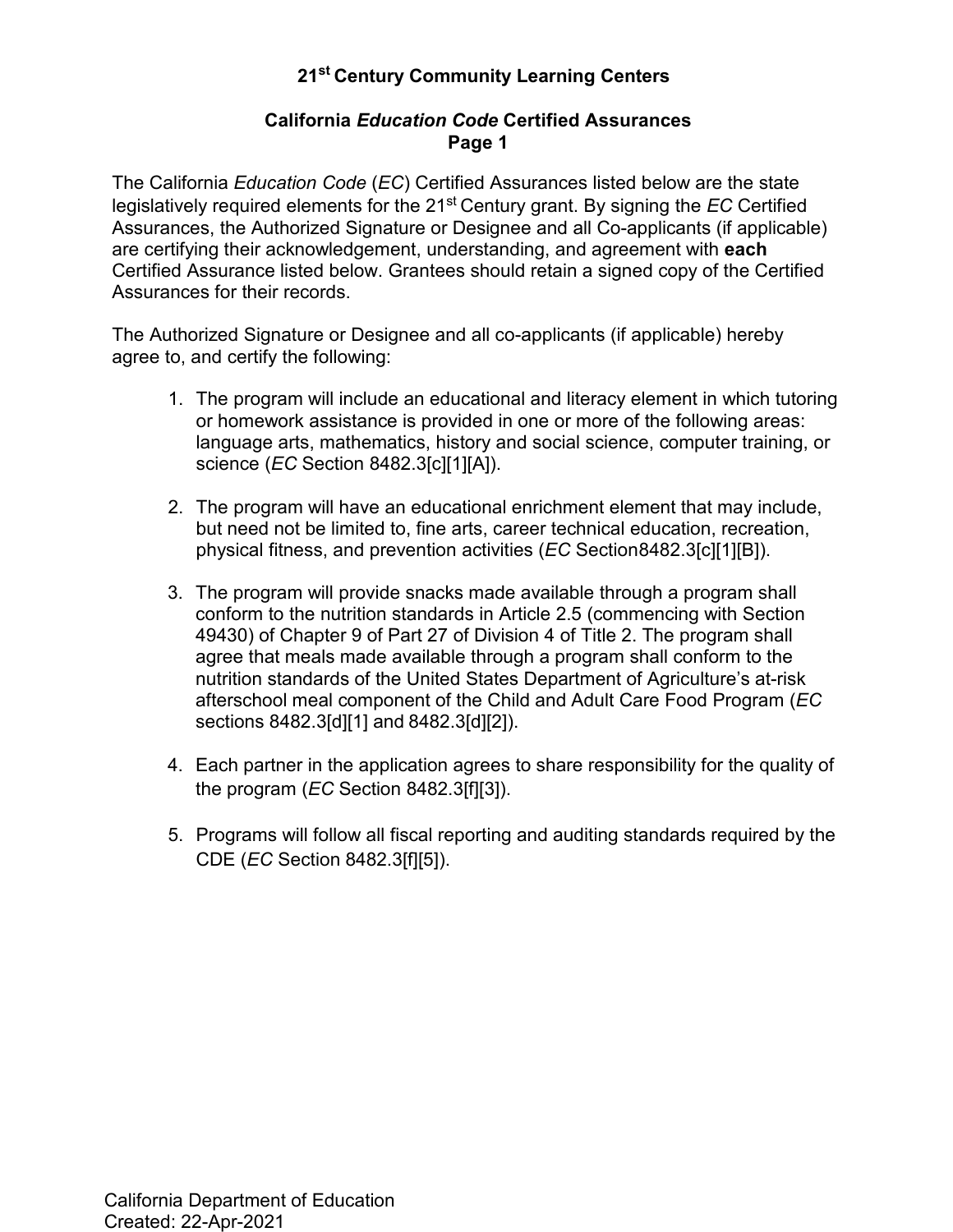#### **California** *Education Code* **Certified Assurances Page 2**

- 6. The program shall review their after school program plans every three years. This review is to include, but will not be limited to program goals, program content, outcome measures that the grantee will use for the next three years, and any other information requested by the CDE. If the program goals or outcome measures change as a result of this review, the program shall notify the department in a manner prescribed by the CDE (*EC* sections 8482.3[g][1][A] through 8482.3[g][1][E]).
- 7. The program shall commence immediately upon the conclusion of the regular school day, and operate a minimum of 15 hours per week, and at least until 6 p.m. on every regular school day. Every after school component of the program shall establish a policy regarding reasonable early daily release of pupils from the program (*EC* Section 8483[a][1]).
- 8. Priority for enrollment of pupils in middle school or junior high school shall be given to pupils who attend daily (*EC* Section 8483[c][1][B]).
- 9. The program will provide a safe physical and emotional environment, opportunities for relationship building, and promote active pupil engagement (*EC* Section 8483.3[c][3]).
- 10. The program will provide staff training and development (*EC* Section 8483.3[c][4]).
- 11. The program will integrate with the regular school day and other expanded learning opportunities (*EC* Section 8483.3[c][5]).
- 12. The program will engage in community collaboration, including, but not limited to, demonstrated support of the school site principal and staff (*EC* Section 8483.3[c][6]).
- 13. The program will provide opportunities for physical activity (*EC* Section 8483.3[c][7]).
- 14. The program will assume fiscal accountability (*EC* Section8483.3[c][9]).
- 15. The program will meet all of the evaluation requirements (*EC*Section 8483.3[c][11]).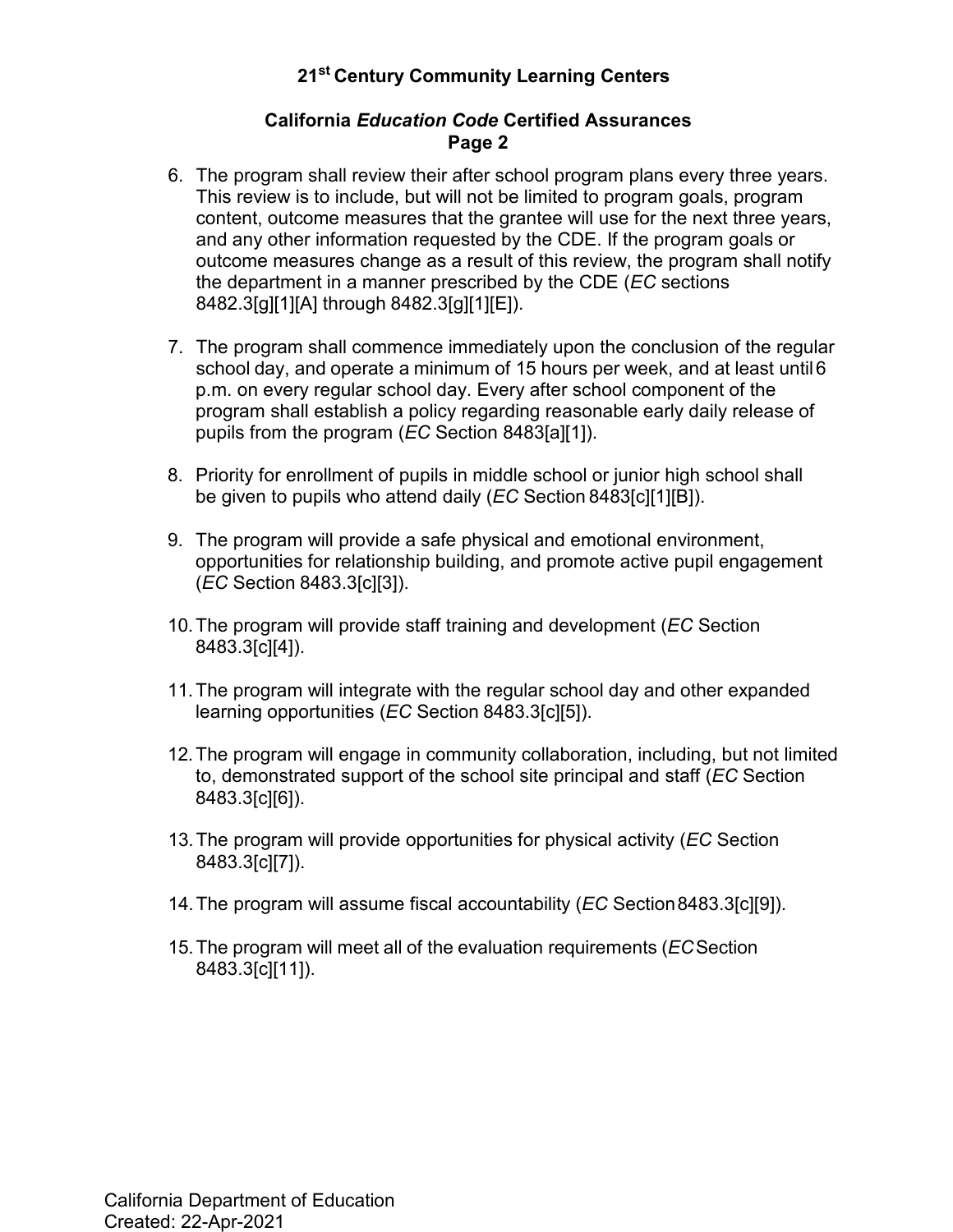#### **California** *Education Code* **Certified Assurances Page 3**

- 16. The program will engage in the collection and use of pupil social, behavioral, or skill development data collection to support quality program improvement processes (*EC* Section 8483.3[c][12]).
- 17. The program shall establish minimum qualifications for each staff position that, at a minimum, ensure that all staff members who directly supervise pupils meet the minimum qualifications for an instructional aide, pursuant to the policies of the school district. Selection of the program site supervisors shall be subject to the approval of the school site principal. The program shall also ensure that the program maintains a pupil-to-staff member ratio of no more than 20 to 1. All program staff and volunteers shall be subject to the health screening and fingerprint clearance requirements in current law and district policy for school personnel and volunteers in the school district (*EC* Section 8483.4).
- 18. The program shall submit annual outcome-based data for evaluation (*EC* Section 8484[a]).
- 19. The program will provide school day attendance on an annual basis (*EC* Section 8484[a][1][A]).
- 20.The program will provide program attendance on a semiannual basis(*EC* Section 8484[a][1][B]).
- 21. The program shall submit evidence of a data-driven program quality improvement process that is based on the CDE's guidance on program quality standards (*EC* Section 8484[a][2]).
- 22. Off-site programs will be aligned with the educational and literacy component of the program with participating pupils' regular school programs. No program located off school grounds shall be approved unless safe transportation is provided to the pupils enrolled in the program (*EC* Section8484.6[a]).
- 23. Off-site programs will comply with all statutory and regulatory requirements that are applicable to similar programs conducted on the school site (*EC* Section 8484.6[b]).